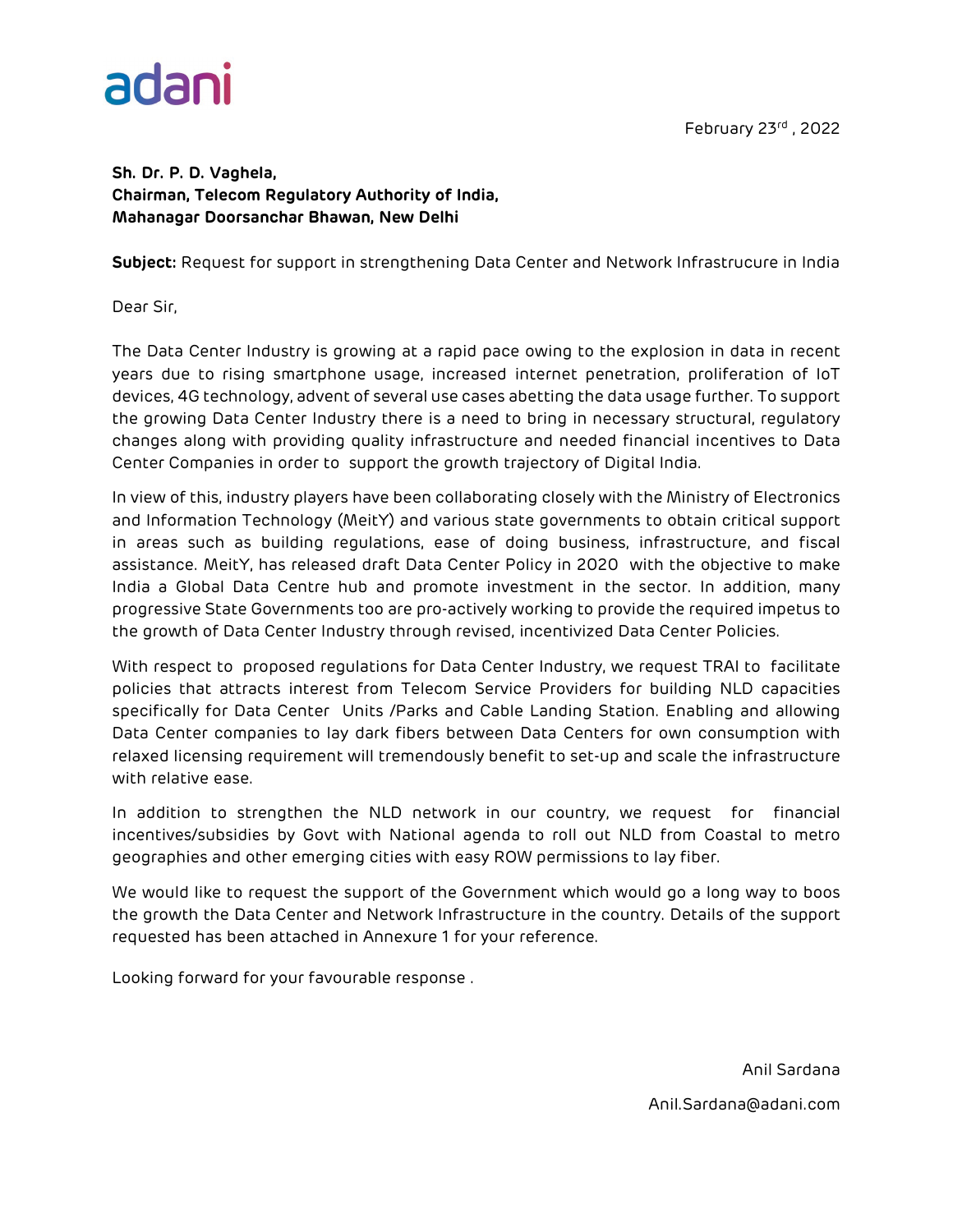### adani

### **Annexure 1: Support Required for Data Center & Telecom Industries**

| <b>Category</b> | Parameter                                                | <b>Policy Incentives Request</b>                                                                                                                                                                                                         |
|-----------------|----------------------------------------------------------|------------------------------------------------------------------------------------------------------------------------------------------------------------------------------------------------------------------------------------------|
| <b>Power</b>    | Deemed Distribution<br>Licensee Status                   | Data Center Park developers/operators to be<br>provided Deemed Power Distribution license                                                                                                                                                |
|                 | Dual grid power supply from<br>two different sources     | Provision for two dedicated feeders at no extra<br>cost each from independent diverse sources                                                                                                                                            |
|                 | Unrestricted Banking and<br>Drawals                      | Banking of 100% energy to be allowed up to the<br>extent of consumption of Data Center Parks<br>and Data Center Units without any restrictions<br>for a period of 25 years                                                               |
|                 | 100% Banking charges<br>waiver                           | 100% exemption of Banking charges to both<br>Interstate & Intrastate captive renewable<br>plant(s) for a period of 25 years                                                                                                              |
|                 | 100% Transmission, Wheeling<br>charges and losses waiver | 100% exemption of Transmission, Cross<br>Subsidy, Wheeling charges and<br>transmission/distribution losses for renewable<br>energy supplying to Data Center Parks and Data<br>Center Units for a period of 25 years                      |
|                 | <b>Electricity Duty Waiver</b>                           | 100% waiver to Data Center Parks and units for<br>consumption from captive renewable plants or<br>power sourced from the grid for a period of 25<br>years                                                                                |
|                 | Power Tariff                                             | Power subsidy of Rs 2 per unit for a period of 25<br>years including construction phase<br>A Flat tariff mechanism should be defined<br>under separate category in tariff order, as<br>energy consumption of Data Centre remains<br>flat |
|                 | Co-generation of the power                               | Co-generation of the Power should be allowed<br>and included under the Policy.<br>Incentive mechanism should be defined to<br>encourage such initiative                                                                                  |
|                 | Open access permission                                   | Long term Open access permission and time<br>bound approvals should be addressed through<br>policies if the offtaker is Data Centre Park/Data<br>Center                                                                                  |
|                 | Battery storage                                          | - Allow battery storage in Data Centers/ Data<br>Center Parks without any restrictions<br>- Fiscal Support for Battery storage through<br>capex subsidies and zero interest loans                                                        |
|                 | Lending norms                                            | Ease of lending norms to Renewable Power<br>Developers if supplying power to Data<br>Center/Data Centre Park                                                                                                                             |
|                 | Virtual PPAs and CFDs                                    | Market driven like Virtual PPAs and CFDs should<br>be encourage for maximization of Renewable<br>consumption in Data Centres/Parks                                                                                                       |
|                 | Development of Renewable<br>energy Parks                 | Dedicated Large scale Hybrid Renewable Park<br>developed should be encouraged                                                                                                                                                            |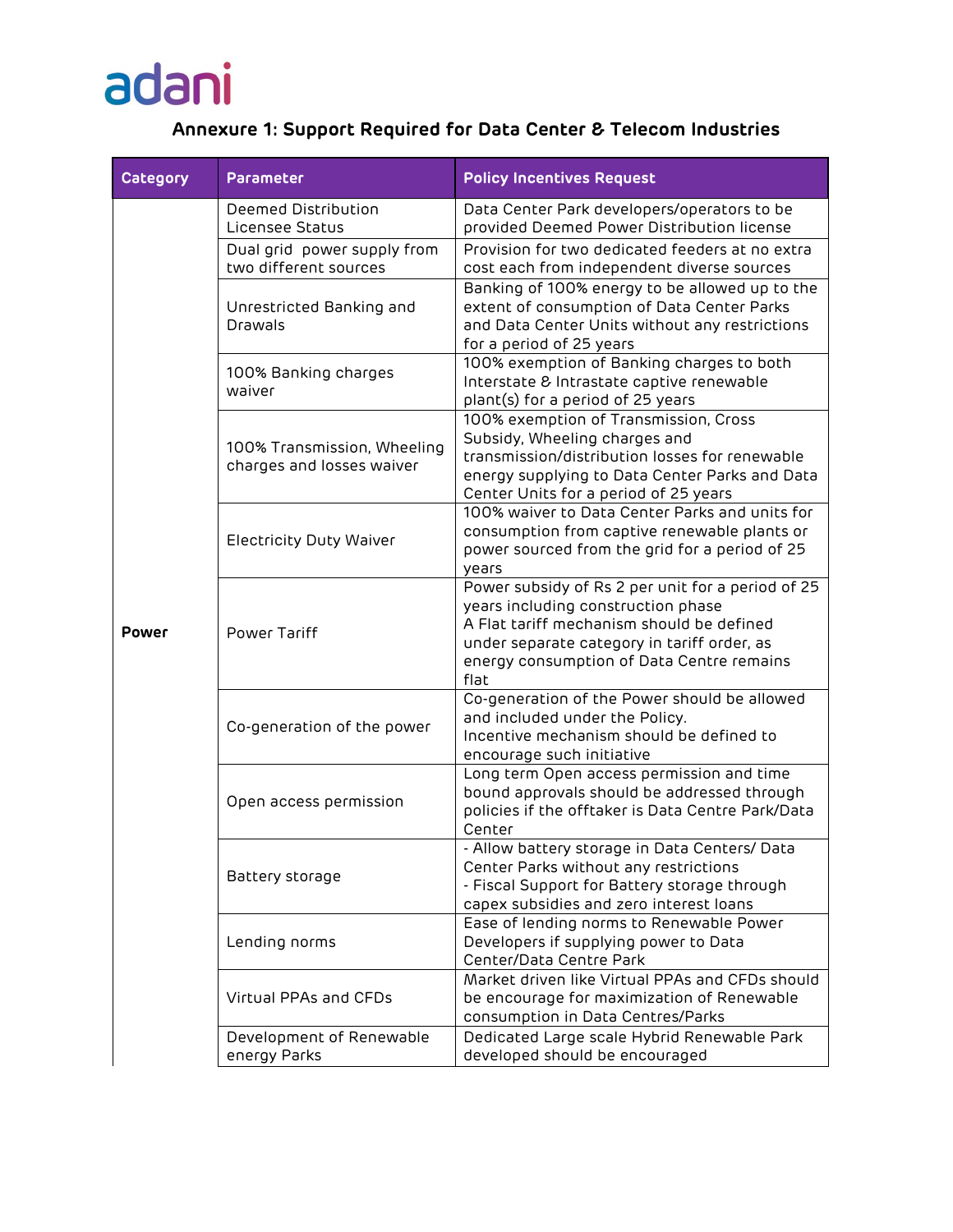# adani

| <b>Category</b>                       | <b>Parameter</b>                                                                        | <b>Policy Incentives Request</b>                                                                                                                                                     |
|---------------------------------------|-----------------------------------------------------------------------------------------|--------------------------------------------------------------------------------------------------------------------------------------------------------------------------------------|
|                                       | International Renewable<br><b>Energy Certificate</b>                                    | Allow International Renewable Energy<br>Certificate to be redeemed and utilised for the<br>Data Centre Developer/Operators/Hyperscalers                                              |
|                                       | Emerging technologies for<br>clean power generation                                     | Fiscal Incentives for utilizing emerging<br>technologies for clean power generation i.e.<br>Fuel cell, Green Hydrogen or others                                                      |
| <b>SGST</b>                           | SGST waiver on all types of<br>Data Center Capital<br>Expenditure (ICT and non-<br>ICT) | 100% waiver of SGST on all types of Capex (<br>Electrical & Mechanical, Civil, ICT hardware and<br>software) for Data Center Parks and Data<br>Center Units for 10 years             |
| Land                                  | Land Availability at<br>Subsidized rates for DC<br>Parks/Units                          | Request land on a long-term (99 year) lease<br>basis at 50% subsidy to prevailing market rates                                                                                       |
|                                       | Stamp Duty Waiver for DC<br>Park                                                        | 100% stamp duty exemption to be provided for<br>DC Parks/Units                                                                                                                       |
|                                       | Sub-leasing of Land for DC<br>Park                                                      | Data Center Parks/ Data Center Units provider<br>will be allowed to sublease the land/building to<br>clients and Data Center customers at no extra<br>charge                         |
|                                       | Availability of Land for<br>captive renewable Plant at<br>subsidized rates              | Land to be made available at economical prices<br>on outright purchase or competitive lease terms<br>for establishment of captive renewable Plant                                    |
|                                       | <b>FSI/FAR</b>                                                                          | A special category to be introduced for data<br>centers buildings under the IT/ITES buildings<br>norms wherein maximum FAR of 4 is permitted                                         |
| <b>Fiscal</b><br><b>Incentives</b>    | Capital subsidy                                                                         | Request to provide Capital Subsidy for DC units<br>and Parks                                                                                                                         |
|                                       | Interest subsidy                                                                        | Request to provide Interest Subsidy for DC<br>units and parks                                                                                                                        |
| <b>Building</b><br><b>Regulations</b> | Parking Relaxation                                                                      | Request relaxation in the parking area<br>requirement applicable to only 1% of the total<br>built up area.                                                                           |
|                                       | Multi-Level DG stacking                                                                 | Allow multi-level DG installation and not<br>consider this structure as part of FAR/FSI                                                                                              |
|                                       | Floor to Ceiling height                                                                 | No restriction on floor to ceiling height                                                                                                                                            |
|                                       | Boundary walls                                                                          | Boundary walls of height 3.6 m to be permitted                                                                                                                                       |
|                                       | Installation of Chillers                                                                | No restriction on installation of chillers                                                                                                                                           |
| Infra<br><b>Support</b>               | <b>Mission Critical</b><br>Infrastructure                                               | Categorize Data Center Parks and Data Center<br>Units as Essential Services                                                                                                          |
|                                       | 24x7 water availability                                                                 | 24x7 uninterrupted water supply                                                                                                                                                      |
|                                       | Energy Intensive Industry<br>Categorization                                             | Classifying Data Center Parks and Data Center<br>Units as energy intensive industry and waiver of<br>fixed demand charges for power drawn from<br>Grid or Captive Renewable Plant(s) |